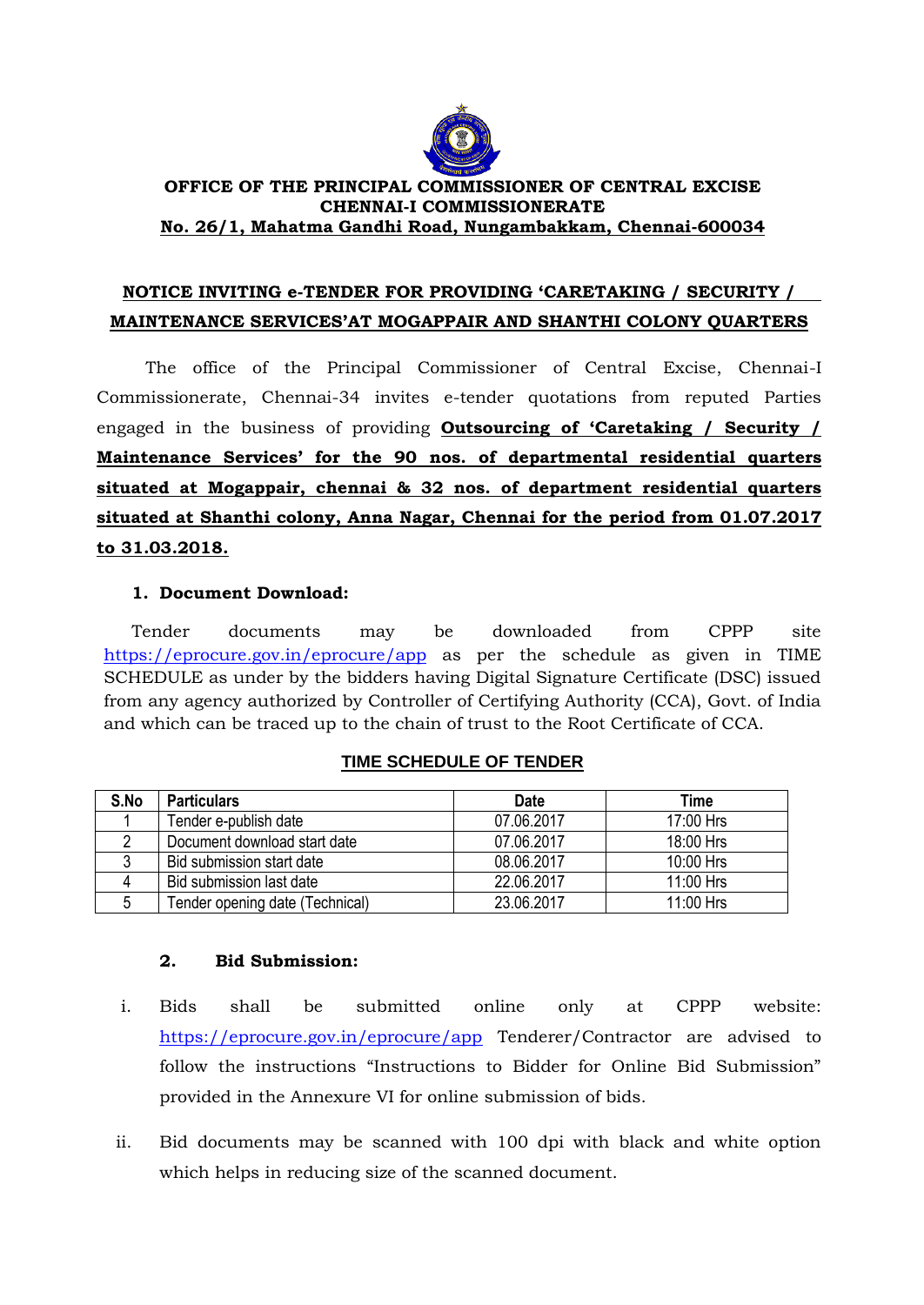**3**. Not more than one tender shall be submitted by one contactor or contractors having business relationship. Under no circumstance will father and his son(s) or other close relations who have business relationship with one another (i.e when one or more partner(s)/director(s) are common) be allowed to tender for the same contract as separate competitors. A breach of this condition will render the tenders of both parities liable to rejection.

4. Tenderer who has downloaded the tender from the Central Public Procurement Portal (CPPP) website [https://eprocure.gov.in/eprocure/app,](https://eprocure.gov.in/eprocure/app) <https://eprocure.gov.in/epublish/app> **shall not tamper/modify the tender form including downloaded price bid template in any manner**. In case if the same is found to be tampered/modified in any manner, tender will be completely rejected and EMD would be forfeited and tenderer is liable to be banned from doing business with this Office.

5. Intending tenderers are **advised to visit again CPPP website** <https://eprocure.gov.in/eprocure/app> **regularly till closing date of submission** of tender for any corrigendum / addendum/ amendment.

6. The rates shall be quoted in Indian Rupees only.

7. The rates will be inclusive of all taxes (except Service Tax), fees, levies, etc. and any revision in the statutory taxes, fees, etc will be the responsibility of the Bidder.

8. In case of any discrepancy/difference in the amounts indicated in figures and words the amount in words will prevail and will be considered.

9. The quoted rates shall remain firm throughout the tenure of the contract and no revision is permissible for any reason.

# **SCOPE OF WORK OF "CARETAKING / SECURITY / MAINTENANCE"**

The Contractor to be engaged is herein referred to as **"HOUSE KEEPING CONTRACTOR"**.

The persons provided for getting the work done re collectively referred herein as **"STAFF"**.

#### *SECURITY* **:**

- $\triangleright$  The Housekeeping Contractor should provide round the clock Security and the Guard should go around the premises at regular intervals and will maintain the register or a record for this purpose.
- $\triangleright$  The Security Guard should maintain a visitor's register, which will be inspected by the representative of the residents on daily basis and weekly basis by the Secretary of Residents Welfare Association.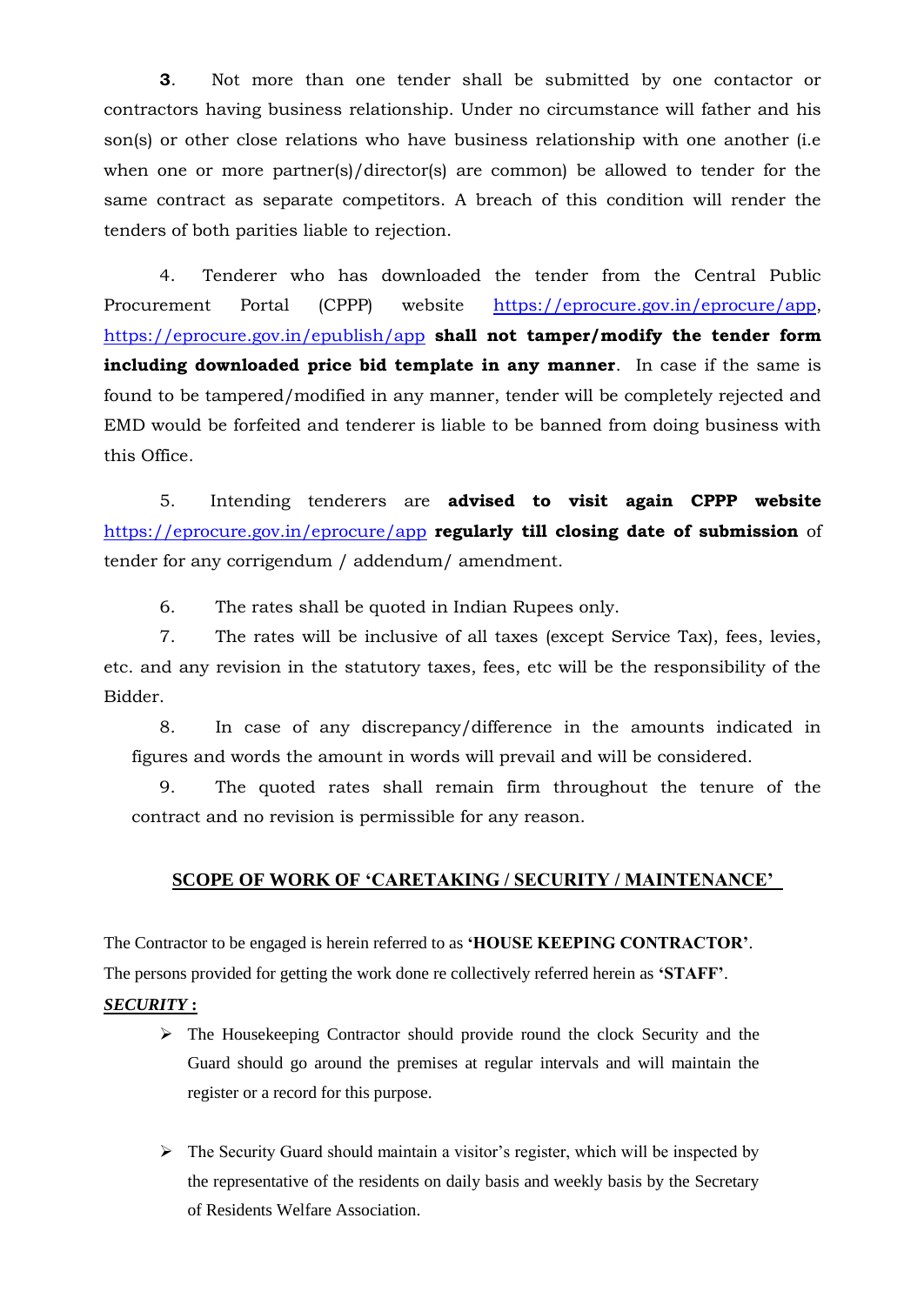$\triangleright$  It will be the responsibility of the firms to ensure that security is arranged all the 24 hours in a day. The security guards should be in proper uniform.

#### *MAINTENANCE* **:**

- $\triangleright$  The Housekeeping Contractor should provide qualified Technicians to attend the Electrical and Plumbing repairs and maintenance services. The Housekeeping Contractor should provide sufficient Electricians, Plumbers and other personnel for attending the other work on all days of the month.
- $\triangleright$  The Contractor is mandatorily required to maintain the following registers which are to be kept under the control of a Security Guard at a location to be identified by the Secretary of the Residents Association at all times except when called for by the Secretary of the Residential Association who shall at the earliest return it to the location:

 **(i) Staff Attendance Register:** The Housekeeping Contractor shall maintain Staff Attendance Register to be signed by all STAFF before commencement and after finishing duty on any given day.

 **(ii) Staff Movement Register :** The Housekeeping Contractor shall maintain a register for registering movement of STAFF indicating time of exit and time of entry indicating purpose for which concerned STAFF left the quarters and if it is related to a complaint then the " Running Serial No" of the Complaint Register by the Security Guard.

 **(iii) Complaints Register:** The Housekeeping Contractor shall maintain a register wherein all the complaints will be recorded. The complaint register should contain " Running Serial No" which is to start from 1 on each day, "Name of the Complainant/Quarter No.', 'Date of Complainant', 'Time', 'Quarter No./ Area where problem is encountered', 'Problem Encountered' and ' Date and Time of Rectification of the Complaint". The Complaint Register should be kept at a fixed place near the Security Guard at all times. On obtaining signature of the "complainant/authorized person/ after completion of the work in "Work Log Register' the date and time of rectification of complaint is to be noted down in the complaint register and the relevant "Running Sl no" of the complaint. This register shall be produced to the General Secretary/ Secretary of the Residential Quarters Association every week for obtaining signature.

 **(iv) Work log book:** The Housekeeping Contractor shall prepare "Work log book**"** indicating the "Running Sl No." of Complaint Register, "Quarter No./ Area where problem is encountered', 'Problem Encountered' and 'Signature of the 'complainant/other authorized person' is to be obtained by the STAFF indicating the ' Date and Time of Rectification of the Complaint". If spares are required to rectify to the complaint, the same should be legibly indicated in the "Work log book**".**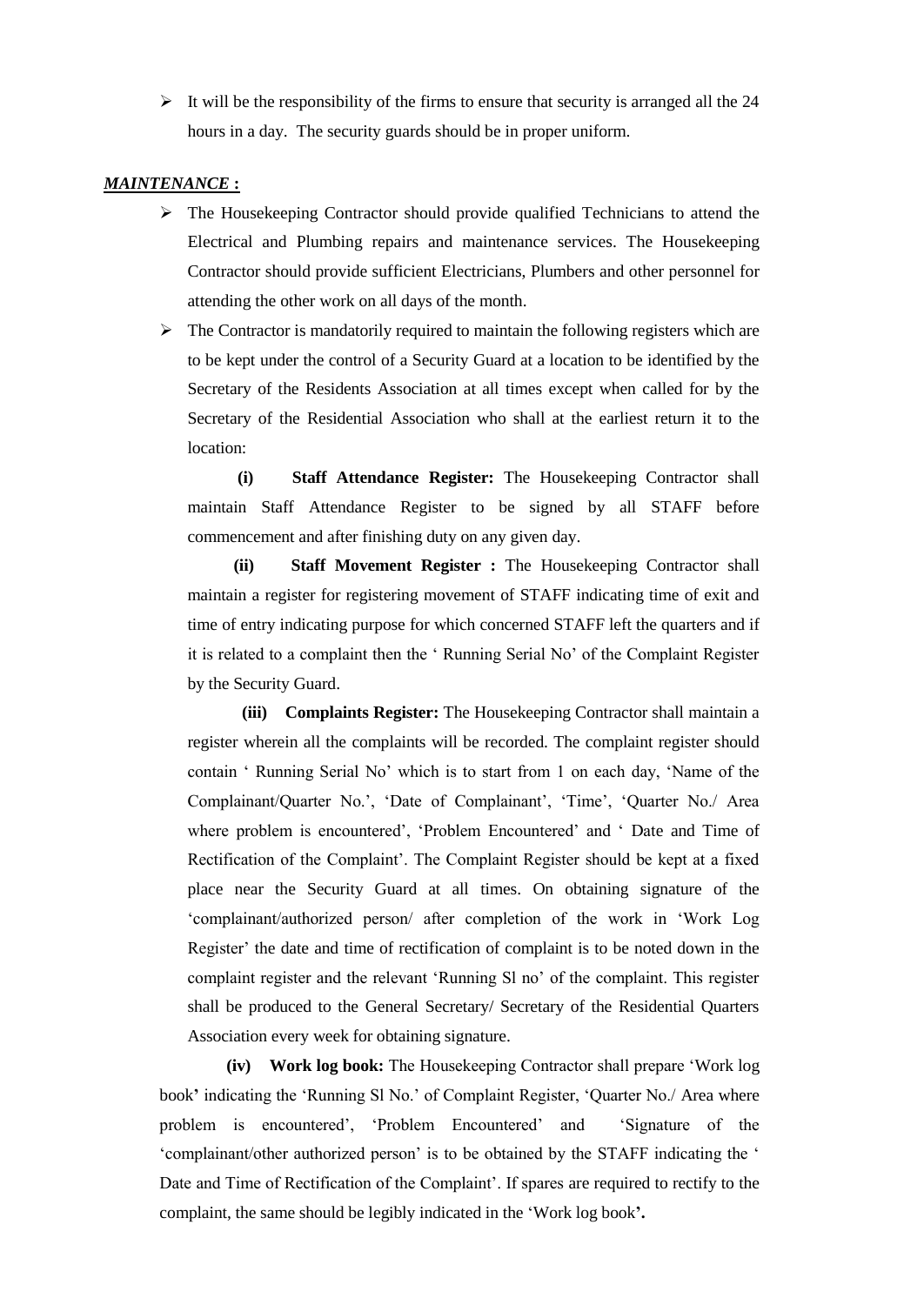#### **(v) Stock Register of spares: a) Minor Spares (individual item cost**

**below Rs 100/-)** required for the repair will be provided by the Housekeeping Contractor and bills for cost of Major spares will be reimbursed by the Department.

Details of such minor spares are listed below:

- a) Water Taps, Tap washers, Valves
- b) PVC solution/paste, M Seal, White Cement, etc.
- c) PVC Bend, Tee, Elbow, Coupling.
- d) Screws, Nuts, Bolts
- e) Tube light starters, switches, fan capacitors,
- f) Door/Window hinges, latches, etc.

The Housekeeping Contractor should maintain reasonable stock of above minor spares and be well equipped with all the necessary tools. The cost of minor spares shall be borne by the Housekeeping Contractor himself. The Minor Spares listed above is indicative and not exhaustive and will also include other individual items costing Rs  $100/-$  & below.

 **(vi) Visitors log book:** The Housekeeping Contractor shall prepare the "Visitors log book" paper or electronic means for a visitor to acknowledge a visit to a site, physical or web-based, and leave details such as their name, postal or electronic address, and add any comments. The Visitors log book should be kept at a fixed place near the Security Guard at all times.

 $\triangleright$  The Housekeeping Contractor should provide electrical and plumbing repair maintenance service by technicians qualified in the trade. Major Spares required for the repair shall be provided by the Housekeeping Contractor and bills will be reimbursed by the Department on monthly basis. The Bills should have the following certificate from the Secretary of the Resident Association.

 *" Certified that the spares mentioned in the Individual Bills enclosed were used by the Housekeeping Contractor in rectification of the complaints registered in the complaints register which were duly closed after receipt of corresponding signatures in the "Work Log Book"".*

- The Housekeeping Contractor will compensate the Department, any loss or damage to the electrical appliances such as Motor, Fan, etc. due to the negligence of the personnel of the Housekeeping Contractor.
- $\triangleright$  The overhead tanks of both drinking water and bore well water should be cleaned once in a month. The bore well water and drinking water sumps also should be cleaned once in three months.
- $\triangleright$  The drainage channels should be kept clog-free always. They should be cleaned thoroughly once a fortnight through the manholes. The sieve provided at the drainage channels at various places, including the ones provided inside the flats and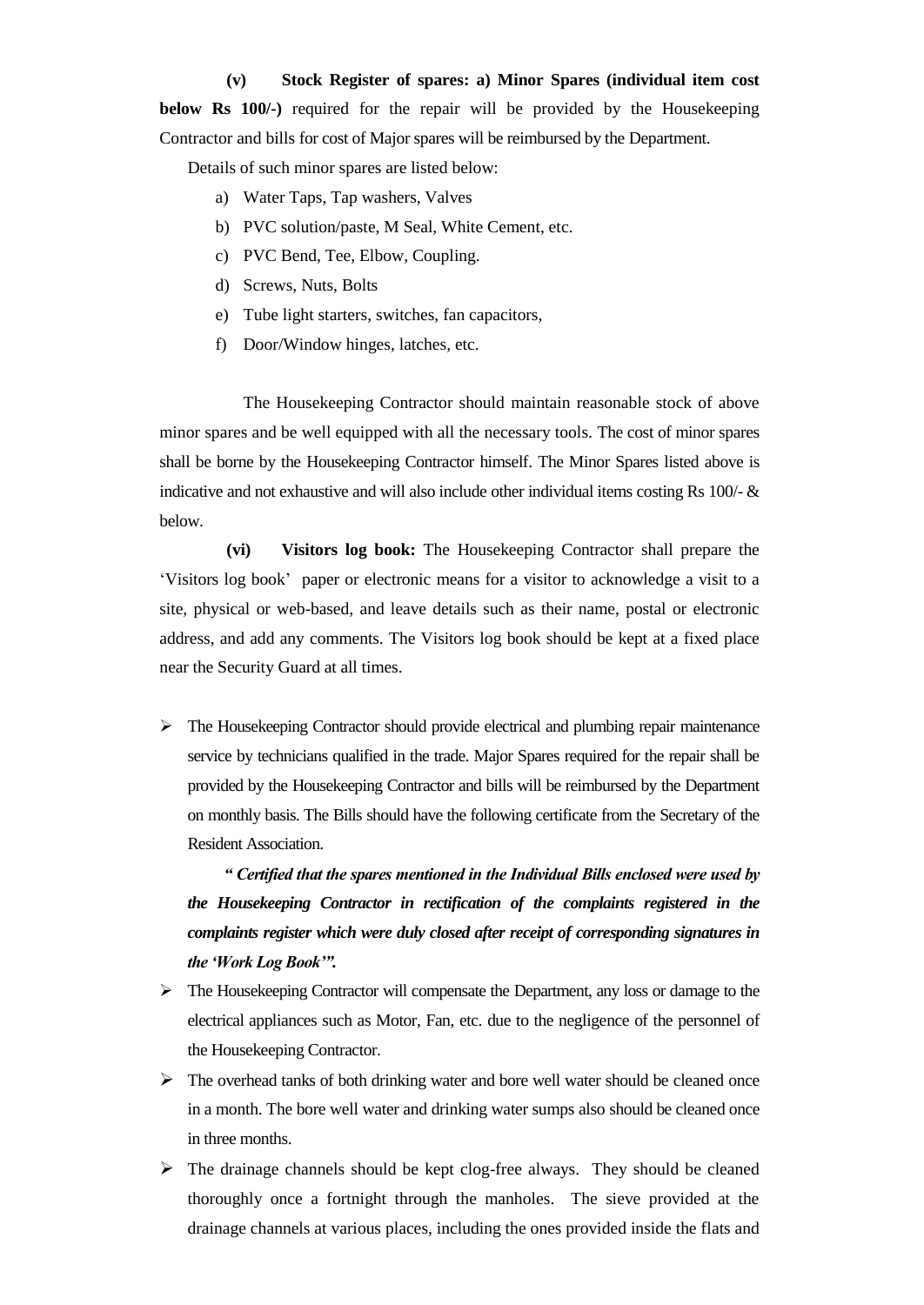common areas should be immediately replaced, in case of any damage. For this, the contractor should take up inspection of the same every alternate month.

- $\triangleright$  The trees in the quarter's premises should be trimmed once in 6 months, in consultation with the General Secretary of the Quarters Residents" Association.
- $\triangleright$  The pathway meant for the metro water lorry to drop water in the sump should be maintained well in order to ensure that the path is always slush-free for the lorries to come in.
- The terraces and water tank stilts should be cleaned and all weeds/moss should be removed, once every month.

# **HOUSEKEEPING:**

- The Housekeeping Contractor should provide sufficient number of Sweepers and other personnel for sweeping and mobbing the areas. The entire common area around the blocks will be kept neat and tidy. Parking areas, staircases & foyers would be kept clean and swept twice daily. Wet mopping (with soap water and Phenol) of foyers and staircases would be undertaken once every day. The lift and car parking area should be kept neat and tidy. Garbage from each house will be collected and disposed of once every day. Watering lawns and plants would also be undertaken by the above firm every day. Maintenance of lawn and removal of weeds should also be undertaken by the Housekeeping Contractor.
- Cleaning materials and other consumables like Liquid soap, Phenol, Brooms, Mops, Dusting / Cleaning cloths etc. shall be provided by the Housekeeping Contractor.

# **TERMS AND CONDITIONS TO BE SATISFIED IN THE QUALIFYING BID:**

1. Bidder should have minimum three years of experience in providing housekeeping services to various organization; and should have completed at least two such works with an Annual Contract Value of **Rs.25 lacs** in the similar activity, in the last three years ended 31.03.2017.

2. The bidder should have experience in providing similar "CARETAKING / SECURITY / MAINTENANCE' services at any two sites measuring not less than quantity of residential houses / quarters / apartments.

3. The bidder must have registered with "ESI" and "EPF" before 01.04.2012. The bidder must also have Service Tax Registration.

4. The bidder must have obtained Permanent Account Number (PAN) under Income Tax Act, 1961.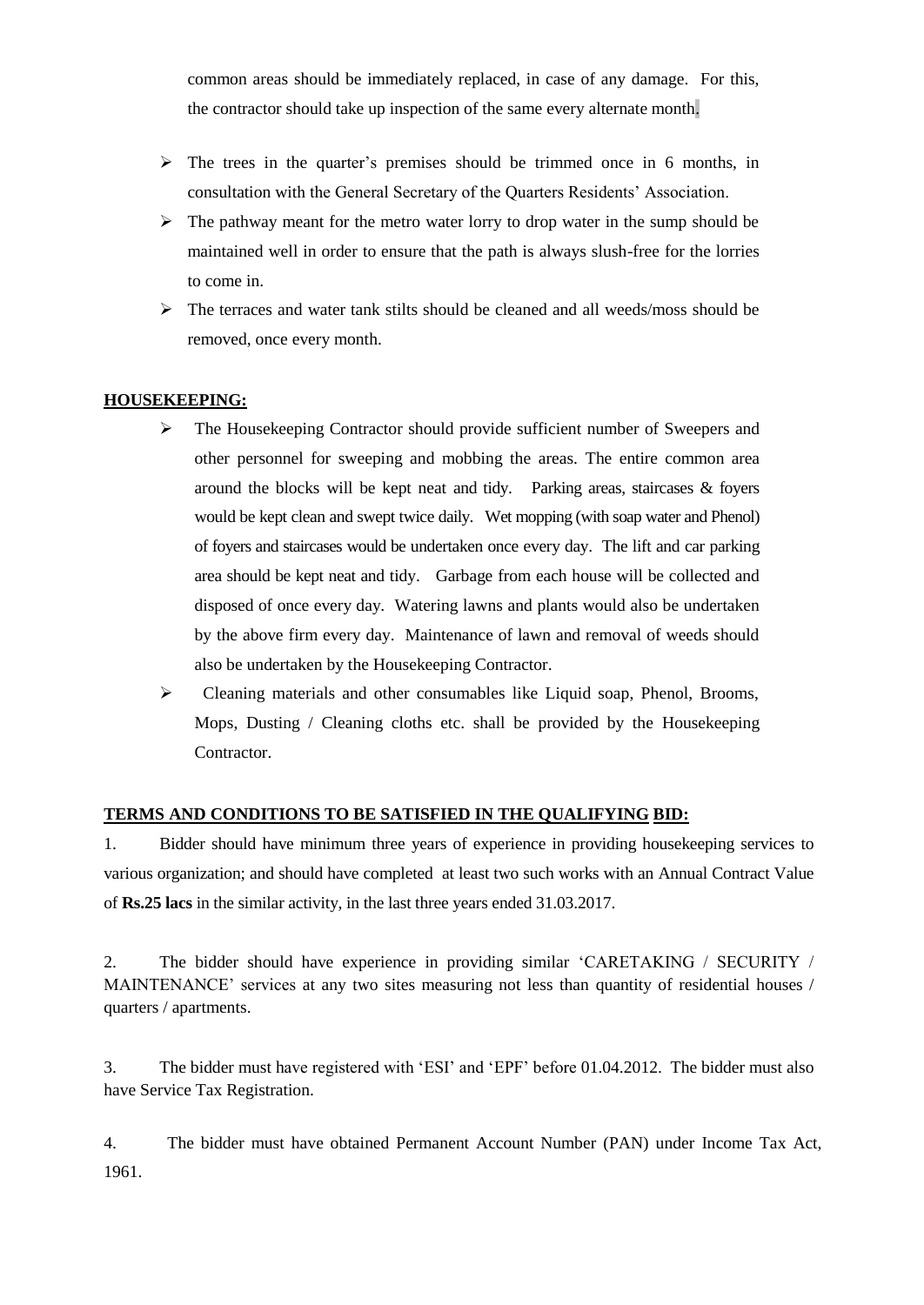5. The evidence for filing of returns along with Profit and Loss Account and Balance Sheet for past three financial years 2013-14, 2014-15 & 2015-16 should be enclosed along with the qualifying bid.

6. The bidder must have an Annual Average Turnover of not less than Rs. 50 Lakhs during the last past three financial years 2013-14, 2014-15 & 2015-16 and the same should be certified by a Chartered Accountant.

7. The bidder should not have incurred loss in any two years during the last three years as on 31.03.2017.

8. The bidder must produce a **solvency certificate** from his banker for an amount not less than **Rs. 30 Lakhs** within one month from the date of awarding the contract. The bidder shall obtain a license under the Contract Labour (R & A) Act, from the licensing authority.

#### **CONDITIONS TO BE SATISFIED IN THE FINANCIAL BID**:

The "Qualifying Bids" uploaded / furnished by the Housekeeping Contractors will be processed first. The "Financial Bids" uploaded / furnished by the Housekeeping Contractors who fulfilled the conditions in the "Qualifying Bids" will be considered for process. The Housekeeping Contractor who has submitted the lowest amount in the "Financial Bid" will be awarded the work.

#### **WORKING TERMS AND CONDITIONS:**

 The indicated number of persons provided for the contract work (hereinafter referred to as **STAFF**)

1. The total no of STAFF proposed to be provided should be indicated mandatorily with breakup of number of Electrician/ Plumber/ Gardener/ Sweeper/ Security Guard etc.

2. The indicated number of STAFF should be available on all days. Shortage of Staff on any day will entail pro-rata deduction in the monthly payment based on man-days lost and number of days in the concerned month.

3. The STAFF should be well behaved and well mannered. The STAFF during their presence in residential quarters should be in neat uniform and should be provided with 2 sets of uniforms and identity cards which must be prominently displayed. The STAFF should have knowledge of local language.

4. The STAFF should attend to work punctually and complete the specified cleaning work of the entire area daily. The STAFF will perform all the duties assigned to the Housekeeping Contractor and as specified by the department from time to time.

5. The Housekeeping Contractor should deploy one full time Supervisor with mobile phone and Mobile Phone No. should be communicated to all the residents of the quarters to call the Supervisor on emergencies if any. In case of emergency and residual situations the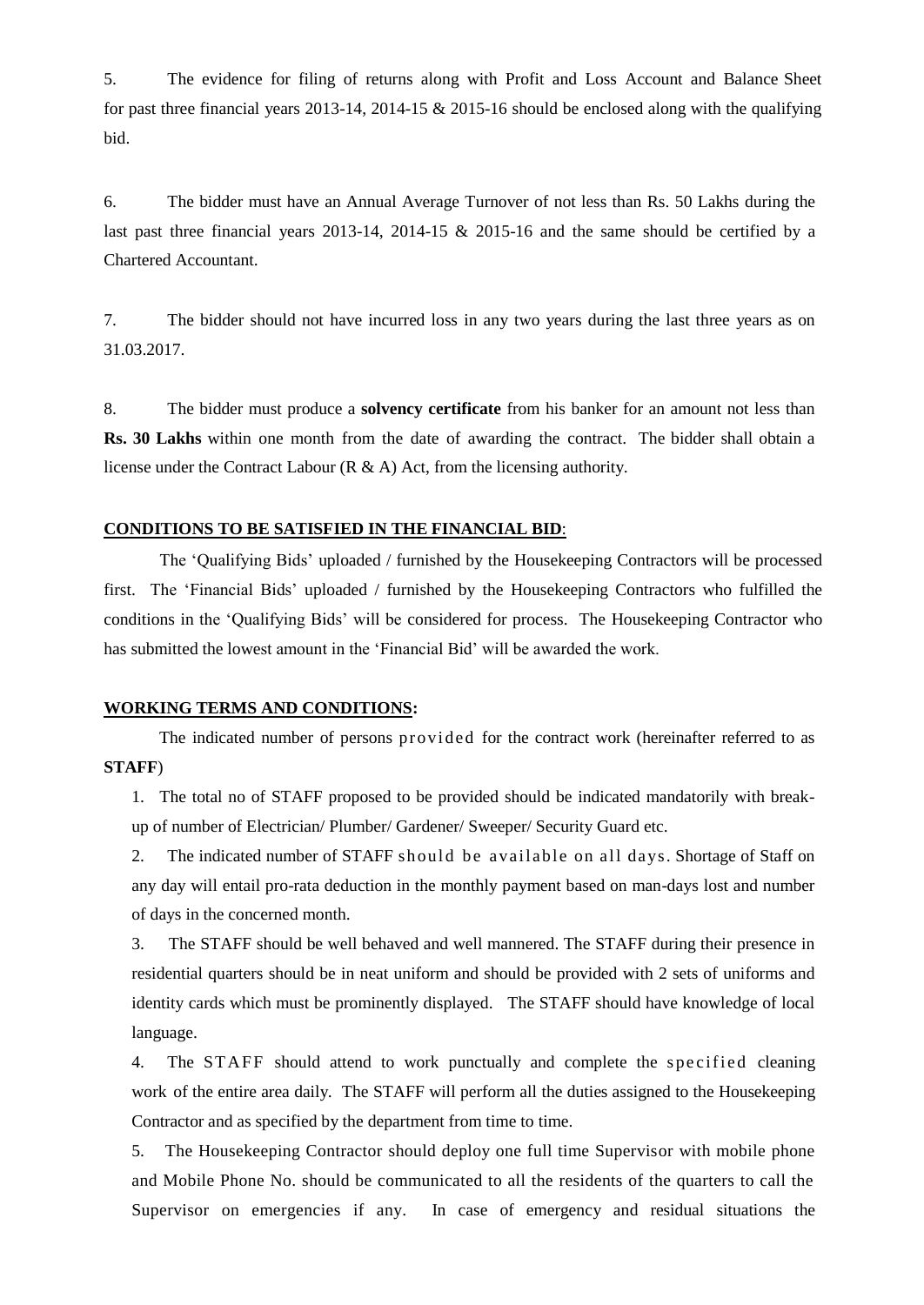Housekeeping Contractor should make the STAFF available to cater for emergency services & urgent works entrusted by this office as and when need arises.

1. The Housekeeping Contractor should pay to all their STAFF a minimum wage at the prevailing rate as fixed under Minimum Wages Act prescribed by O/o. The Chief Labour Commissioner (Central). Any breach of this condition will result in termination of the contract and the same would be dealt with accordingly. Besides, E.S.I. and P.F. per head at the current rate should be paid by the Housekeeping Contractor every month as per the existing rules and copies of paid cash challans should be submitted every month to this office. Also the Housekeeping Contractor should provide the copies of Bank Challans as proof for payment of Service Tax to this office.

7. The Housekeeping Contractor is responsible for payment of monthly salary including leave salary, bonus, gratuity etc., to the STAFF as applicable to them.

8. The Housekeeping Contractor should ensure that there is no scope for any grievance from the STAFF on delayed payment of wages. The STAFF engaged by the Housekeeping Contractor for "Caretaking / Security / Maintenance" Services will be in the employment of the Housekeeping Contractor only and not of the Central Excise Department.

9. Periodicity of payments will be monthly and Mode of payments to the Housekeeping Housekeeping Contractor will be through Account Payee Cheques or Direct Bank Transfer as applicable under the Rules. The Income Tax shall be deducted at source as per the prevailing Income Tax Act from all payments.

10. The Housekeeping Contractor shall indemnify and shall keep this office indemnified against Acts of omission or negligence, dishonesty or misconduct of the STAFF engaged for the work and this office shall not be liable to pay any damages or compensation to any such person or to third party. All damages caused by the STAFF shall be charged to the Housekeeping Contractor and recovered from its dues/bills.

11. The Contract can be terminated by either party on providing written notice of three months. However, this office reserves the right to terminate the services of the Housekeeping Contractor at any time without giving any notice whatsoever if the Housekeeping Contractor comes to the adverse notice of Law Enforcement agencies.

12. All existing statutory regulations both State & Central Governments shall be adhered to and complied with by the Housekeeping Contractor and all records maintained thereof should be available for scrutiny by this office. The Housekeeping Contractor to whom the contract is awarded shall strictly comply with the terms and conditions of the TENDER document. Failure by the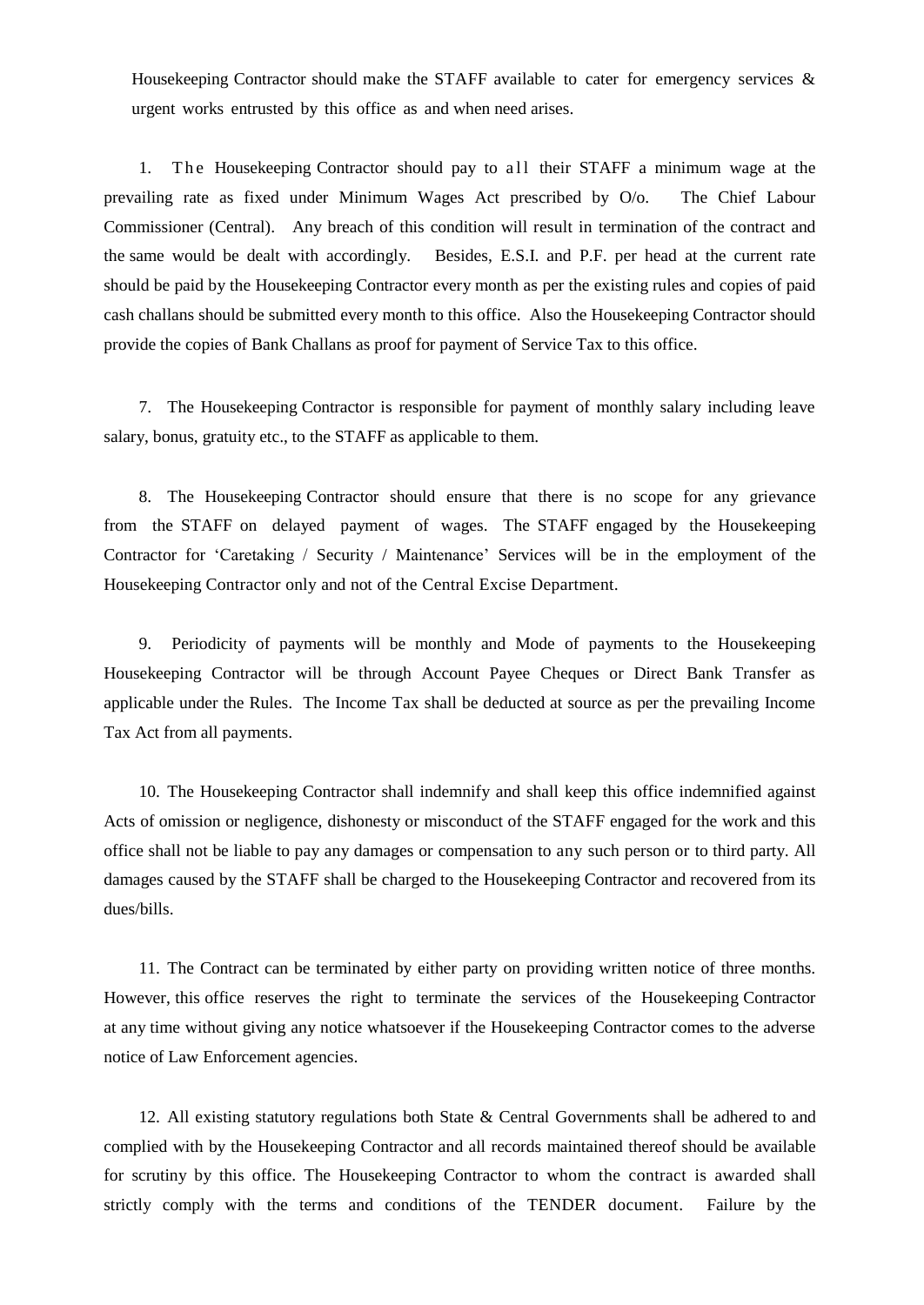Housekeeping Contractor to comply with such statutory requirements and / or the terms of the agreement during the period of agreement or deficiency in services shall result in termination of the contract.

13. The contract will be in force from 01.07.2017 to 31.03.2018. This office reserves the right to extend the duration of the contract for one year subject to satisfactory performance and on mutually agreed terms and conditions.

 14. No escalation of price whatsoever would be allowed during the pendency / currency of the contract except in the increase in minimum wages, if there has been increase in wages by the Statutory authority empowered to do so. The increase has to be intimated immediately to this office by the Housekeeping Contractor.

 15. If at any time during currency of JOB, the SCOPE OF WORK for which this job has been awarded is reduced / abandoned, or if the number of persons employed by the supplier is reduced from the stipulated number for any period, the payment / value of this job order shall be reduced on pro-rata basis by this office and would be binding on the Housekeeping Contractor.

 16. Any dispute arising out of this agreement or that which may arise in future, shall be resolved by taking recourse to mutual settlement, arbitration/conciliation clauses formulated by International Centre of Alternative Dispute Resolution (ICADR), failing which the dispute will be subject to Chennai jurisdiction only.

 17. The General Secretary/ Secretary of the respective residents association will supervise the work on daily basis and the monthly bill submitted by the Housekeeping Contractor should be countersigned by the above officer certifying and satisfactory performance of the services.

 18. If any service of urgent nature is not met / done as and when required, the same will be done by the Department / Association and the expenditure involved will be deducted from the monthly payment due to the Housekeeping Contractor. The following amount will be deducted from the payments due to the Housekeeping Contractor as penalty for the deficiencies in Housekeeping services:-

- a) The motors meant for pumping water, installed at the quarters premises should always be maintained in good working condition. In case of repair/ malfunction, the motors have to be reconditioned and put to use within 72 hours. Any delay on this count would attract a deduction of Rs 1,000/- per day from the payment due to Housekeeping Contractor.
- b) Tube lights installed in the common area of the quarters should always be in good working condition. In case of repair/malfunction, the lights have to be reconditioned and put to use within 48 hours. Any delay on this count would attract a deduction of Rs 100/- per day per compliant from the payment due to the Housekeeping Contractor.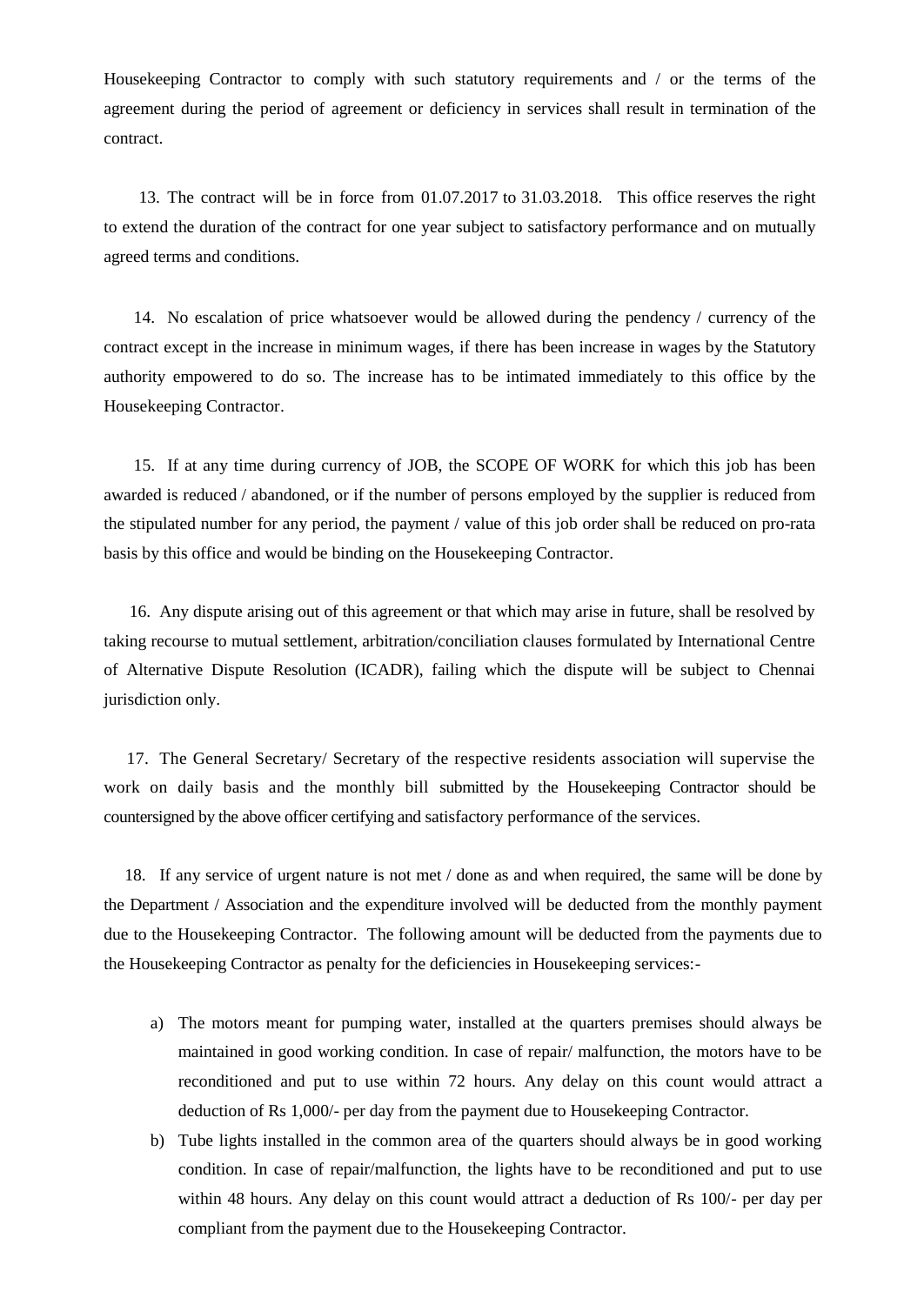- c) The Plumbing (Civil), Electrical complaints registered in the Complaints register with due signature of the residents/ authorized persons should be attended within 24 hours. Any delay on this count would attract a deduction of Rs 100/- per day per compliant from the payment due to the Housekeeping Contractor.
- d) Any complaints of overflow/blockage of drainage registered in the complaints registered with due signature of the residents/ authorized persons is not attended to within 48 hours after registering the complaint, it will attract a deduction of Rs 200/- per day from the payment due to the Housekeeping Contractor.

19. Any breach of contract will make the contract voidable at the option of the Department. The Department has the right to terminate the contract without further notice.

#### **TENDER PROCESS**

1. Tenders are invited in two parts i.e. (1) Qualifying Bid (2) Financial Bid.

 2. The tender form for Qualifying bid in pro-forma prescribed in Annexure - I and the tender form for the financial bid in pro-forma prescribed in Annexure -II complete in all aspects shall be uploaded / on CPPP site. The Qualifying Bids will be opened on **23.06.2017 at 11.00 a.m.** in the presence of bidders at the **Principal Commissioner of Central Excise, Chennai - I Commissionerate Office, Chennai-34.** The date and time of opening of "Financial Bid" will be intimated to the bidders after opening the "Qualifying Bids". Absence of the bidders shall not annul the above process and the bids would be processed with the remarks "Bidders Absent".

4. **Earnest Money Deposit** of Rs**. 50,000/- (Rupees Fifty Thousand only)** per application in the form of Demand Draft / Bankers cheque of scheduled Bank drawn in favour of **"The Principal Commissioner of Central Excise, Chennai-I Commissionerate, Chennai-34"** shall be Scanned and uploaded with the qualifying bid and the Original EMD shall be submitted to the A.O. (DDO) Headquarters, Chennai-I Commissionerate on the previous day of the Qualifying Bid opening date. Qualifying bids without Earnest Money Deposit will be rejected. EMD will be returned to all the unsuccessful bidders at the end of the selection process. However, the EMD shall be forfeited in case the successful bidder withdraws or the details furnished in Annexure  $- I & II$  are found to be incorrect or false during the tender selection process. No interest shall be paid on the Earnest Money Deposit and EMD of selected bidder will be returned on furnishing performance guarantee as detailed below.

**5. Performance Guarantee**: The Successful bidder has to submit **Rs 2,00,000/- (Rupees Two Lakh only)** as performance guarantee deposit in the form of **Bank guarantee from a Nationalized Bank / Demand Draft / Bankers cheque of a scheduled bank drawn in favour of "The Principal Commissioner of Central Excise, Chennai - I, Chennai - 34"** before awarding contract. The performance guarantee along with earnest money deposit shall be refunded to the selected bidder without any interest on the completion of contract period.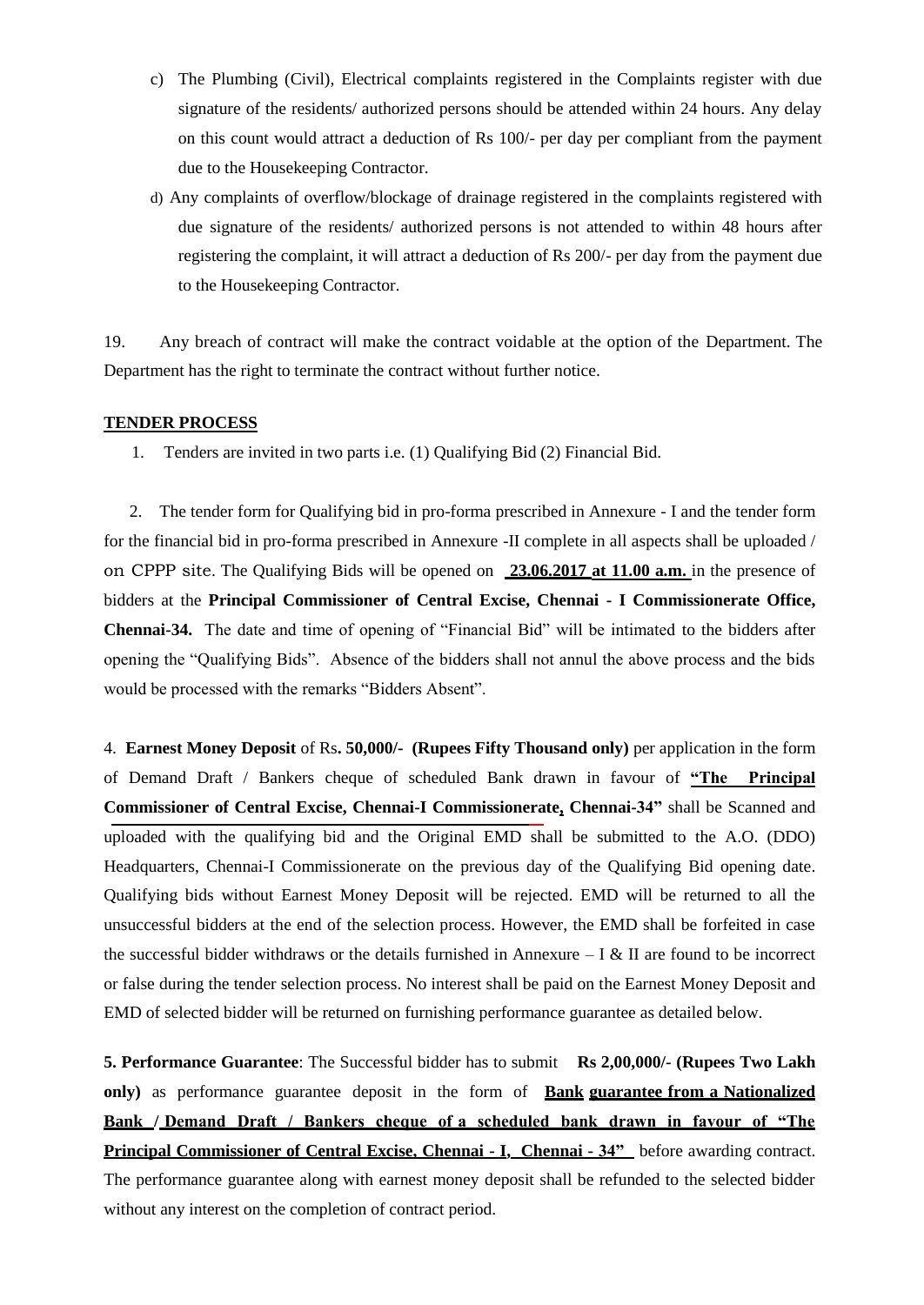6. The tenderer shall sign and stamp each page of this tender document and all other enclosures appended to it as a token of having read and understood the terms and conditions contained herein and upload / submit the same along with the qualifying bid. The tenderer would fill up the information in the Annexure I & II enclosed at the end of this document in clear and legible terms. The tender documents are not transferable.

7**. The bidders shall quote their rates for the service to be provided as "RATE for the services to be provided PER MONTH" (in both words and figures)** which should include deduction towards PF, ESI, BONUS etc. and the same would not be payable over and above the rates thus quoted.

8. This office reserves the right to postpone/and/or extend the date of receipt/opening of Rates/Quotations or to withdraw the same, without assigning any reason thereof.

9. This office reserves the right to accept or reject any bid, and to annul the bidding process and reject all bids at any time, without thereby incurring any liability to the affected Bidder or Bidders or any obligations to inform the affected Bidder or Bidders of the grounds for such action.

10. Incomplete bid documents shall be rejected. The valid qualifying bids shall be scrutinized by the Department to short-list the eligible bidders. The financial bids of the short listed bidders will be opened later. The short listed tender along with the documents will be submitted to the "**Competent authority"**  and upon approval by the "**Competent authority"** the successful bidders will be intimated about the award of contract to them.

#### **Submission of Tender**

- **i.** Th**e tender shall be submitted online in Two parts, viz., technical bid and Financial bid.**
- ii. All the pages of bid being submitted must be signed and sequentially numbered by the bidder irrespective of nature of content of the documents before uploading.
- iii. The offers submitted by Telegram/Fax/email shall not be considered. No correspondence will be entertained in this matter. After opening of Technical Bid, the original documents as per requirement of the e-tender document will be verified by this office.
- iv. This office reserves the rights to seek any document in original in respect of I.T Return/PF/ESI/Experience etc. For verification at any stage of tender process.
- v. After evaluation of bid, all bidders will get the information regarding their eligibility/ pre-qualification on website. Thereafter, a system generated e-mail confirmation will be sent to all successful bidders. The bidders can check the same from the portal.
- vi. The Financial bid of the successful bidders (i.e qualified in Technical bid) will be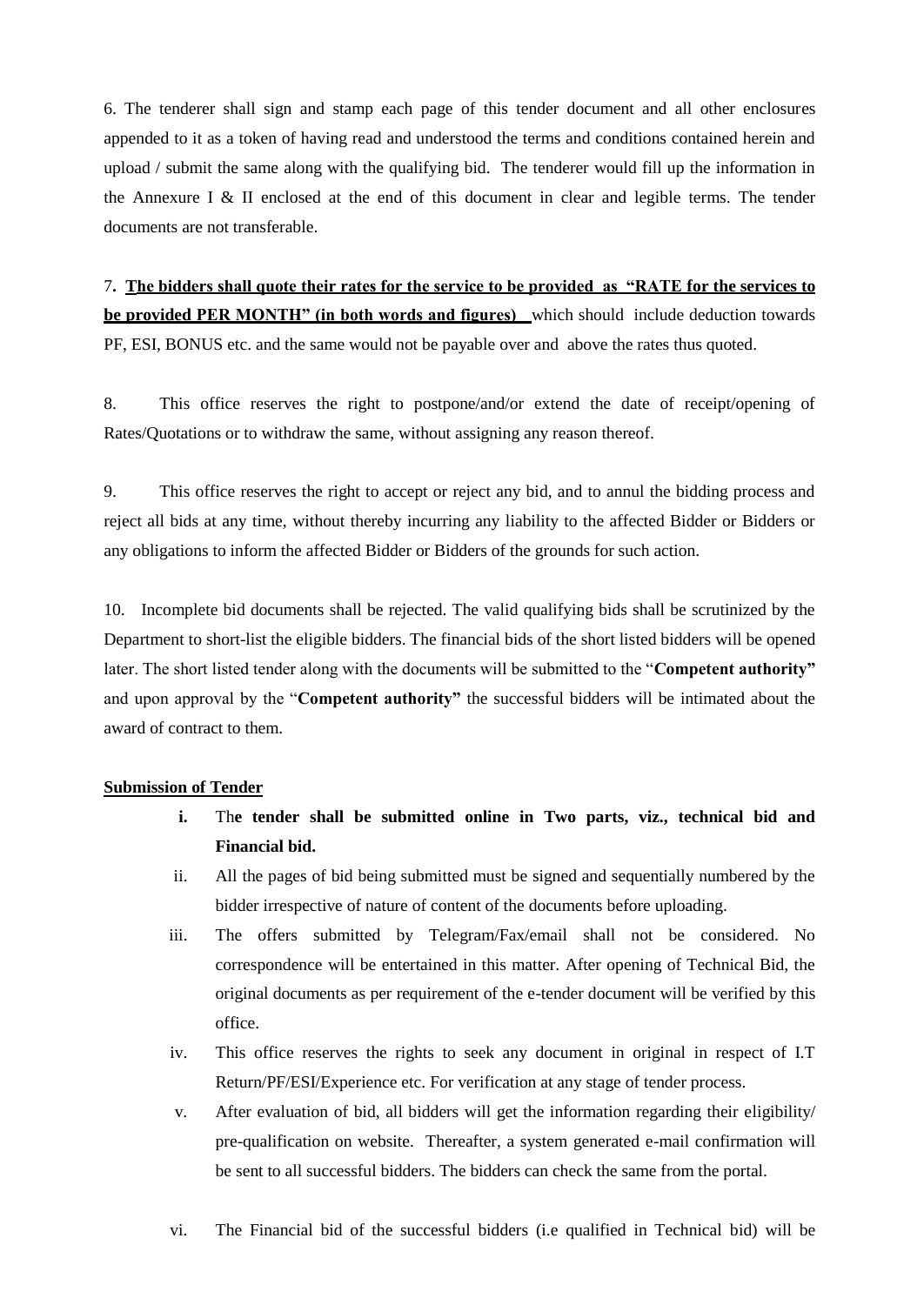decrypted and opened on-line, on the scheduled date after the pre-scheduled time by the bid openers. The bidder will get information regarding the status of their financial bid and ranking of bidder on website.

### **Technical Bid**

 The following documents are to be furnished by the Contractor along with **Technical Bid** as per the tender document:

- i) Signed and Scanned copy Certificates like Registration certificate, PAN No, TIN No, Service Tax registration, Sales Tax, Trade Tax Registration.
- ii) Scanned copy of Demand Draft / Banker's Cheque of scheduled Bank for Rs.50,000/towards Earnest Money Deposit (EMD).
- iii) Signed and scanned copy of Annexure-I Qualifying Bid Document.
- iv) Signed and scanned copy of Annexure-IV An undertaking (self-certificate) that the **agency hasn"t been blacklisted** by a Central / State/UT Government institution and there has been no litigation with any government department on account of IT services.
- v) Signed and Scanned Copy of **Annexure-V - Tender Acceptance Letter** & **Letter of authorization to submit bid**.

#### **FINANCIAL BID**

- (a) Financial bid document in the form of BOQ\_XXXX .xls
- (b) Signed copy of Annexure II with price / financial bid and financial bid enclosure with rate of wages in pdf
- (c) Signed copy of Annexure-III Price/Financial bid Document/Undertaking

 Sd/- (RAJEEV KUMAR) ADDITIONAL COMMISSIONER CHENNAI – I COMMISSIONERATE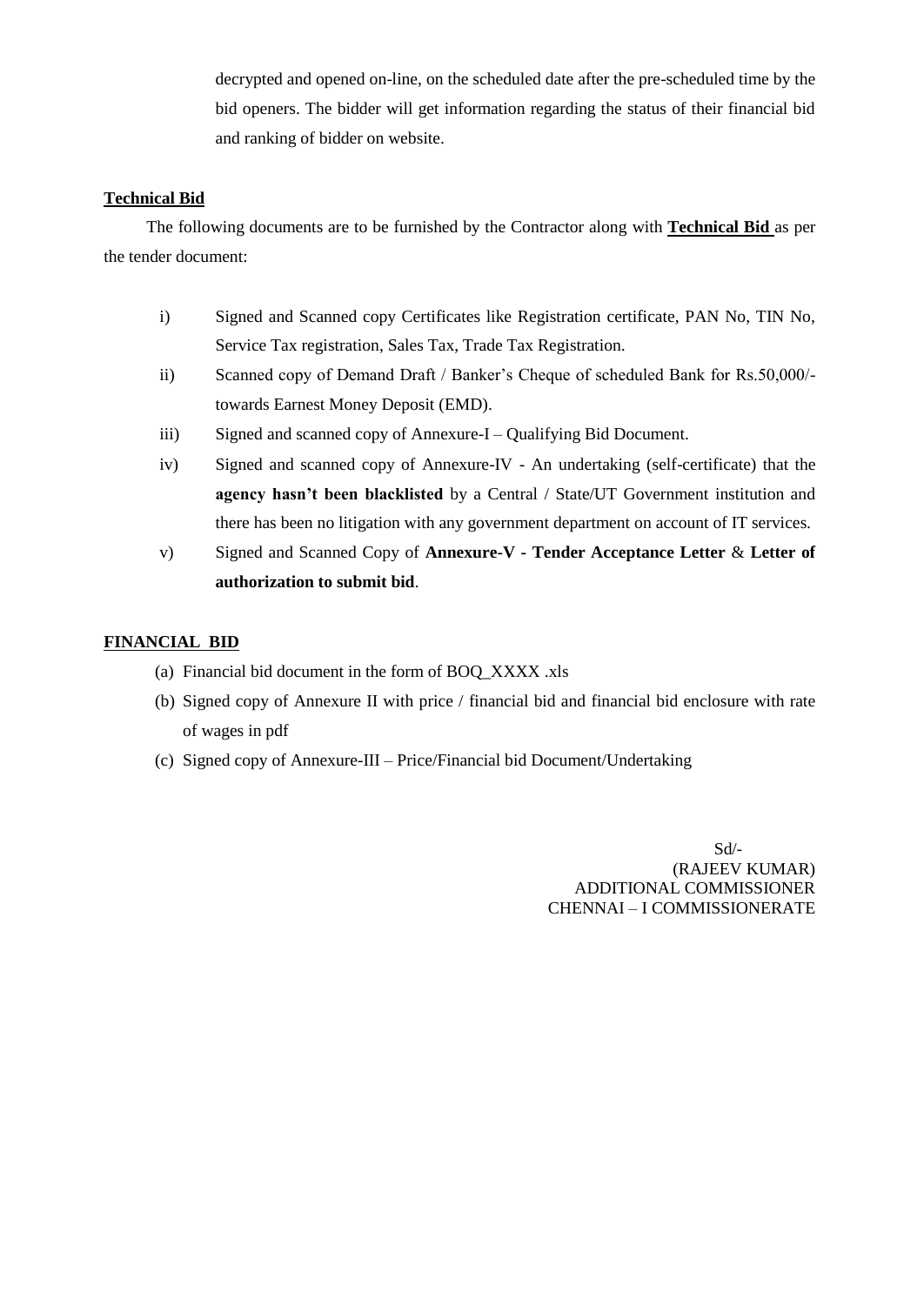#### **ANNEXURE-I TO NOTICE INVITING TENDER FOR PROVIDING "CARETAKING / SECURITY / MAINTENANCE" SERVICES**

# **INC BID DOCUMENT**

| QUALIF YING BID DOCUMENT                                                                                                                                                                                                                                                                         |                                                                                                                                                                                                                                       |                |  |  |
|--------------------------------------------------------------------------------------------------------------------------------------------------------------------------------------------------------------------------------------------------------------------------------------------------|---------------------------------------------------------------------------------------------------------------------------------------------------------------------------------------------------------------------------------------|----------------|--|--|
| $\mathbf{1}$                                                                                                                                                                                                                                                                                     | <b>Name of the Service Provider</b>                                                                                                                                                                                                   |                |  |  |
| 2                                                                                                                                                                                                                                                                                                | Address (With Tel No., Fax No. & Email id.)                                                                                                                                                                                           |                |  |  |
| 3                                                                                                                                                                                                                                                                                                | Name & Address of the proprietor / Partners<br>/ Directors<br>(With Mobile No.)                                                                                                                                                       |                |  |  |
| $\overline{\mathbf{4}}$                                                                                                                                                                                                                                                                          | Contact person(s) name<br>(with mobile number)                                                                                                                                                                                        | $\ddot{\cdot}$ |  |  |
| 5                                                                                                                                                                                                                                                                                                | No. of years of experience in providing<br><b>'CARETAKING</b><br><b>SECURITY</b><br><b>MAINTENANCE' Services</b><br>(enclose proof such as Performance Reports<br>from clients (or) TDS copies)                                       | $\ddot{\cdot}$ |  |  |
| 6                                                                                                                                                                                                                                                                                                | <b>Average Annual Turnover</b><br>(in last 3 years ended 31.03.2016) Certified<br>by Chartered Accountant                                                                                                                             |                |  |  |
| 7                                                                                                                                                                                                                                                                                                | Permanent Account Number (PAN) (The<br>Evidence for filing of IT returns along with<br><b>Profit and Loss Account &amp; Balance Sheet for</b><br>the last three financial years i.e.<br>2013-14, 2014-15 & 2015-16<br>to be enclosed) | $\ddot{\cdot}$ |  |  |
|                                                                                                                                                                                                                                                                                                  | Details of ESI & EPF Registration along<br>with Evidence<br>(Registered Before 1st April, 2012)                                                                                                                                       | :              |  |  |
| 9                                                                                                                                                                                                                                                                                                | Details of Service Tax Registration along<br>with evidence                                                                                                                                                                            |                |  |  |
| 10                                                                                                                                                                                                                                                                                               | <b>Details of EMD</b>                                                                                                                                                                                                                 |                |  |  |
| 11                                                                                                                                                                                                                                                                                               | Details of Solvency Certificate issued by<br><b>Bankers</b>                                                                                                                                                                           | $\ddot{\cdot}$ |  |  |
| I hereby certify that the information furnished above is true and correct to the best of my / our<br>knowledge. I understand that in case any deviation is found in the above statement at any stage, I /<br>We will be blacklisted and will not have any dealing with the Department in future. |                                                                                                                                                                                                                                       |                |  |  |
|                                                                                                                                                                                                                                                                                                  |                                                                                                                                                                                                                                       |                |  |  |

 **Signature of Authorized Signatory with seal & Date.**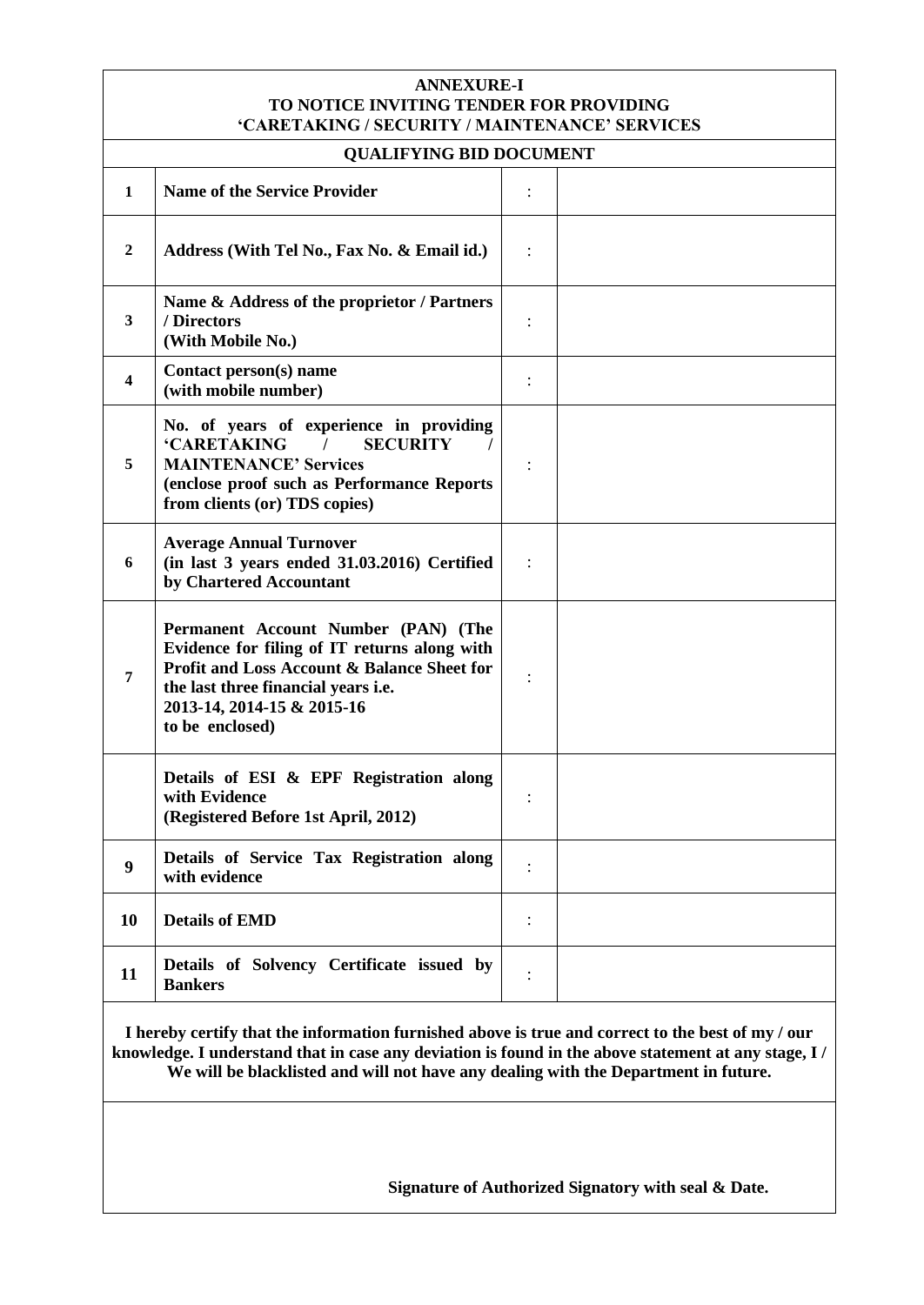#### **ANNEXURE-II TO NOTICE INVITING TENDER FOR PROVIDING "CARETAKING / SECURITY / MAINTENANCE" SERVICES**

| PRICE / FINANCIAL BID DOCUMENT                                                                                                                                                                                                                                                                   |                                                                                                                                                                                                                                                                                                                                                             |                |  |
|--------------------------------------------------------------------------------------------------------------------------------------------------------------------------------------------------------------------------------------------------------------------------------------------------|-------------------------------------------------------------------------------------------------------------------------------------------------------------------------------------------------------------------------------------------------------------------------------------------------------------------------------------------------------------|----------------|--|
| $\mathbf{1}$                                                                                                                                                                                                                                                                                     | <b>Name of the Service Provider</b>                                                                                                                                                                                                                                                                                                                         | :              |  |
| $\overline{2}$                                                                                                                                                                                                                                                                                   | Address (With Tel No., Fax No. & Email<br>id.)                                                                                                                                                                                                                                                                                                              | $\ddot{\cdot}$ |  |
| 3                                                                                                                                                                                                                                                                                                | Name & Address of the proprietor /<br><b>Partners / Directors</b><br>(With Mobile No.)                                                                                                                                                                                                                                                                      | :              |  |
| $\overline{\mathbf{4}}$                                                                                                                                                                                                                                                                          | Contact person(s) name<br>(with mobile number)                                                                                                                                                                                                                                                                                                              | $\ddot{\cdot}$ |  |
| 5                                                                                                                                                                                                                                                                                                | <b>Amount</b><br>quoted<br>for<br>providing<br><b>'CARETAKING</b><br>$\prime$<br><b>SECURITY</b><br><b>MAINTENANCE' services in the 90 Nos.</b><br>departmental<br>residential<br>quarters<br>оf<br>situated at Mogappair, Chennai-600 037<br>and 32 nos. of department residential<br>quarters situated at Shanthi Colony, Anna<br>Nagar, Chennai-600 040. |                |  |
| I hereby certify that the information furnished above is true and correct to the best of my / our<br>knowledge. I understand that in case any deviation is found in the above statement at any stage, I /<br>We will be blacklisted and will not have any dealing with the Department in future. |                                                                                                                                                                                                                                                                                                                                                             |                |  |
|                                                                                                                                                                                                                                                                                                  |                                                                                                                                                                                                                                                                                                                                                             |                |  |

**Signature of Authorized Signatory with seal & Date.**

**-x-x-x-**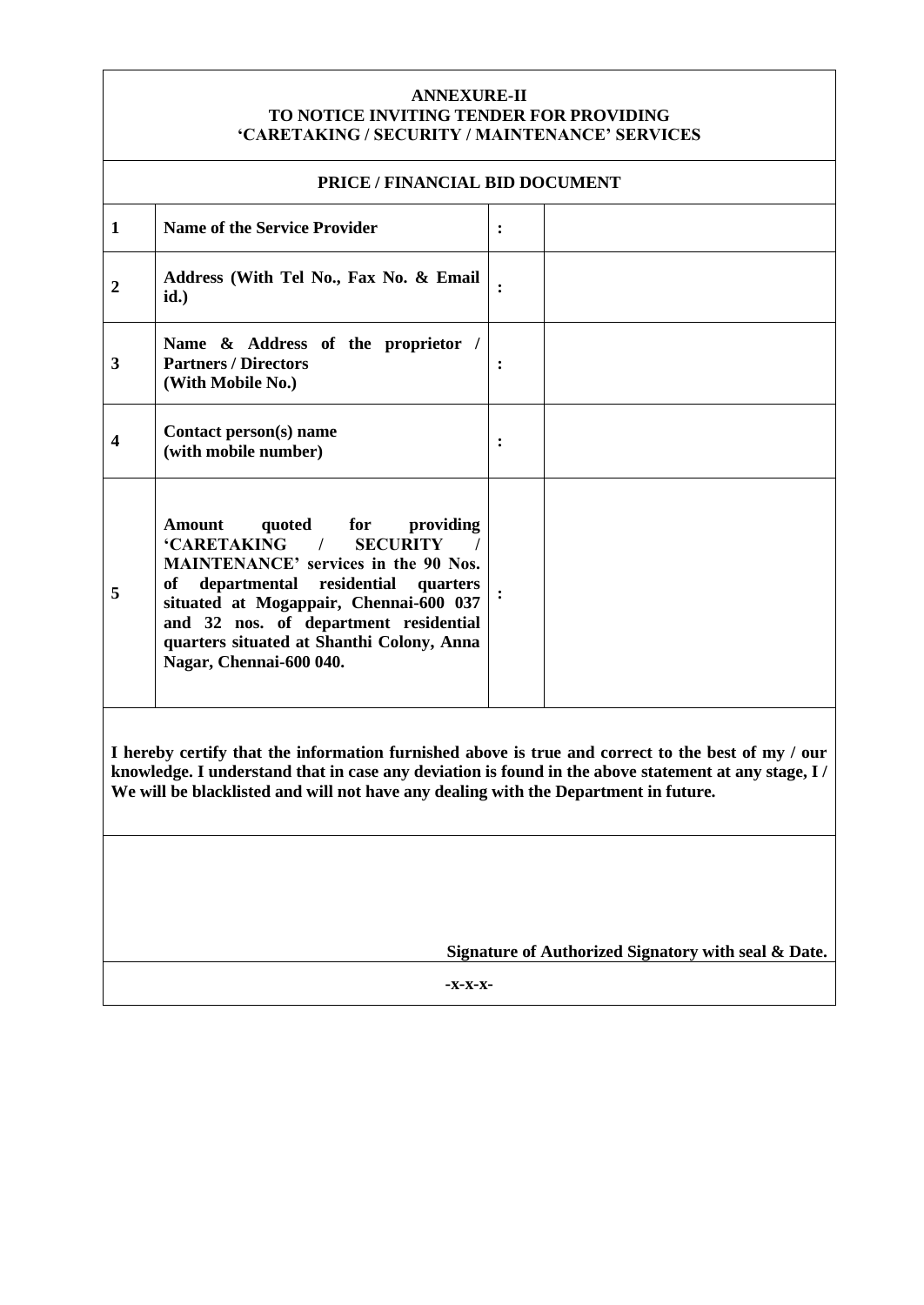#### **FINANCIAL BID ENCLOSURE**

# **RATE OF WAGES**

| <b>Category of Work *:-</b>                                                          |                         |  |  |  |
|--------------------------------------------------------------------------------------|-------------------------|--|--|--|
| <b>Description</b>                                                                   | <b>Amount in Rupees</b> |  |  |  |
| Basic Pay *                                                                          |                         |  |  |  |
| Variable DA                                                                          |                         |  |  |  |
| <b>Gross Daily Wages</b>                                                             |                         |  |  |  |
| Wages for working days of the month                                                  |                         |  |  |  |
|                                                                                      |                         |  |  |  |
| <b>Add: Statutory Contributions</b>                                                  |                         |  |  |  |
| $a)$ P.F                                                                             |                         |  |  |  |
| b) Pension Fund                                                                      |                         |  |  |  |
| $c)$ E.S.I                                                                           |                         |  |  |  |
| d) Bonus                                                                             |                         |  |  |  |
|                                                                                      |                         |  |  |  |
| <b>Add: Contractor's Service Charges</b>                                             |                         |  |  |  |
|                                                                                      |                         |  |  |  |
| <b>TOTAL</b>                                                                         |                         |  |  |  |
| (% of Gross Wages)                                                                   |                         |  |  |  |
| Wage Rate for the services to be provided per day (Rupees<br>(excluding Service Tax) |                         |  |  |  |
| Wages for services to be provided per day (Rupees<br>(excluding Service Tax)         |                         |  |  |  |
|                                                                                      |                         |  |  |  |

**\* - For each category of work, appropriate pay specified by Office of the Deputy Chief Labour Commissioner (Central), Chennai 600 006 may be filled in this enclosure. In case different pay is fixed for 'Electrician' / 'Plumber' / 'Gardener' / 'Sweeper' / 'Security Guard' etc., appropriate " Basic Pay" is required to be filled in a separate FINANCIAL BID ENCLOSURE by making required copies of this form.**

# **SIGNATURE OF THE AUTHORISED SIGNATORY WITH DATE**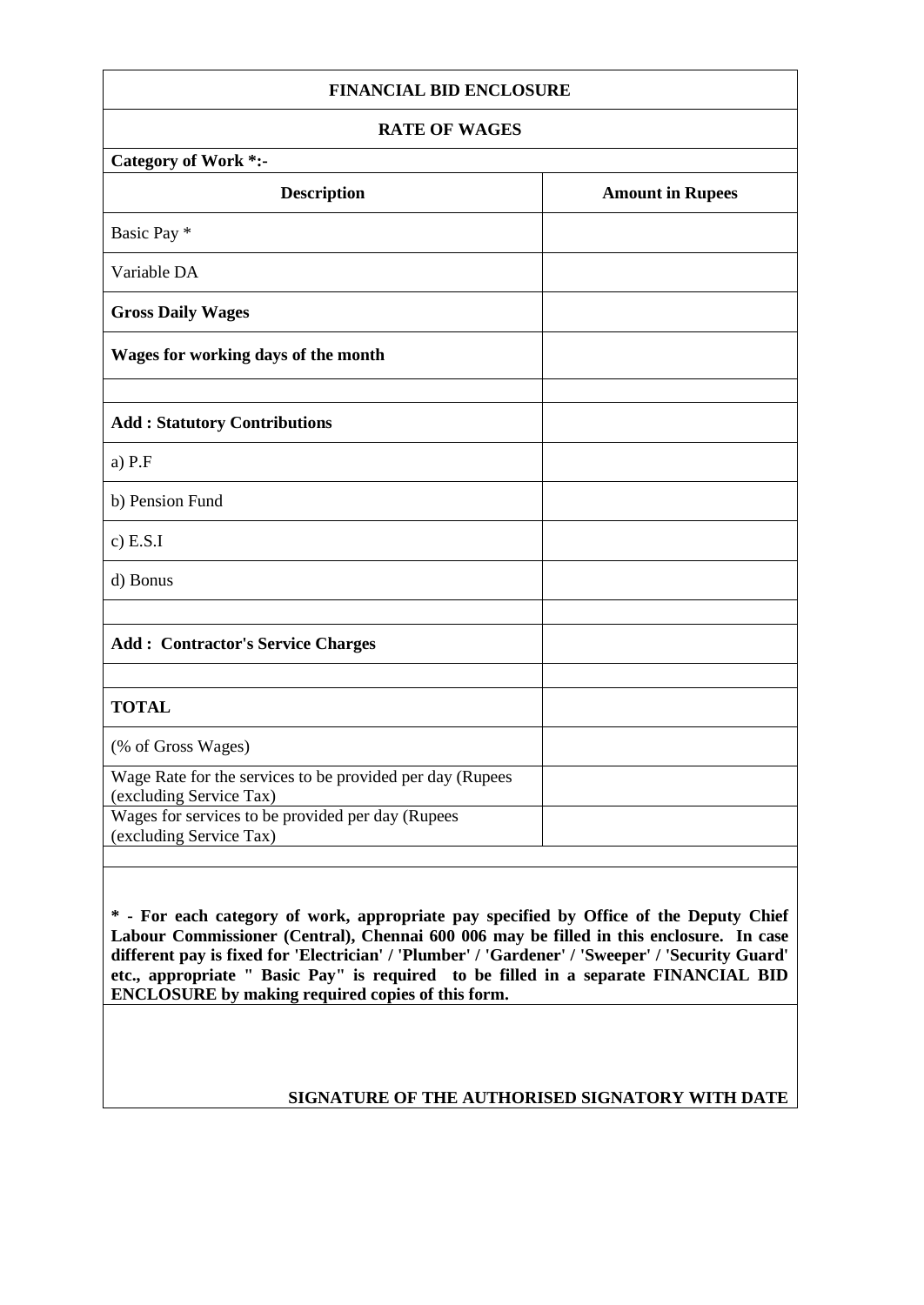# **ANNEXURE-III**

# **PRICE/ FINANCIAL BID DOCUMENT**

 $\frac{1}{2}$  ,  $\frac{1}{2}$  ,  $\frac{1}{2}$  ,  $\frac{1}{2}$  ,  $\frac{1}{2}$  ,  $\frac{1}{2}$  ,  $\frac{1}{2}$  ,  $\frac{1}{2}$  ,  $\frac{1}{2}$  ,  $\frac{1}{2}$  ,  $\frac{1}{2}$  ,  $\frac{1}{2}$  ,  $\frac{1}{2}$  ,  $\frac{1}{2}$  ,  $\frac{1}{2}$  ,  $\frac{1}{2}$  ,  $\frac{1}{2}$  ,  $\frac{1}{2}$  ,  $\frac{1$ 

- (a) Price bid undertaking
- (b) Schedule of price bid in the form of BOQ\_Housekeeping.xls

# **PRICE BID UNDERTAKING**

From: (Full name and address of the Bidder)\_\_\_\_\_\_\_\_\_\_\_\_\_\_\_\_\_\_\_\_\_\_

To,

The Principal Commissioner,

Central Excise,

Chennai-I Commissionerate,

Chennai.

Dear Sir/Madam,

I submit the Price Bid for\_\_\_\_\_\_\_\_\_\_\_\_\_\_\_\_\_\_\_\_\_\_\_\_\_\_\_\_\_\_\_\_\_\_\_\_\_\_\_\_\_\_ and related activities as envisaged in the Bid document.

2. I have thoroughly examined and understood all the terms and conditions as contained in the Bid document, and agree to abide by them.

3. I offer to work at the rates as indicated in the price Bid, inclusive of all applicable taxes except Service Tax.

Yours faithfully

Signature of Authorized Representative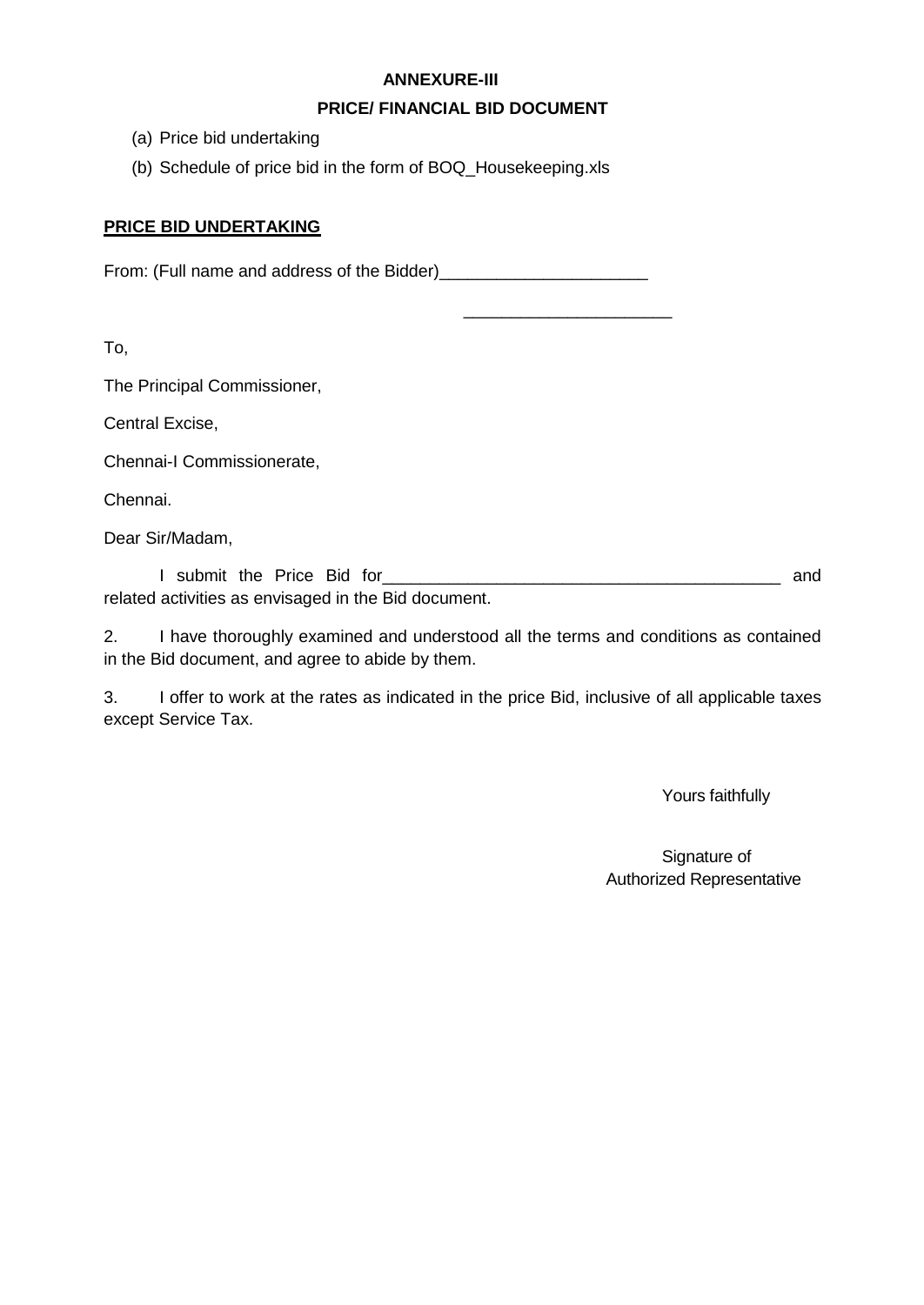# **ANNEXURE-IV UNDERTAKING BY THE BIDDER**

I/We undertake that my/our firm M/s ………………………………………………………………………… has not been **blacklisted** by any Govt. Department/Public Sector Undertaking/Autonomous Body. 2. I ………………………………………………………………………………. Son/Daughter/Wife of Shri…………………………………………………………….

Proprietor/Partner/Director/Authorized signatory of M/s ………………………………………………………. am competent to sign this declaration and execute this tender document.

3. I have carefully read and understood all the term and conditions of the tender and undertake to abide by them.

4. The information / documents furnished alongwith the above application are true and correct to the best of my knowledge and belief. I/ We, am/are well aware of the fact that furnishing of any false information / fabricated document would lead to rejection of my tender at any stage besides liabilities towards prosecution under appropriate law.

5. I/We understand that in case any deviation is found in the above statement at any stage, my/our concern/firm/co. shall be blacklisted and shall not have any dealing with the Department in future.

Date: Signature of the authorized Signatory of the firm/ Place: Company/Organization Office Stamp/Seal: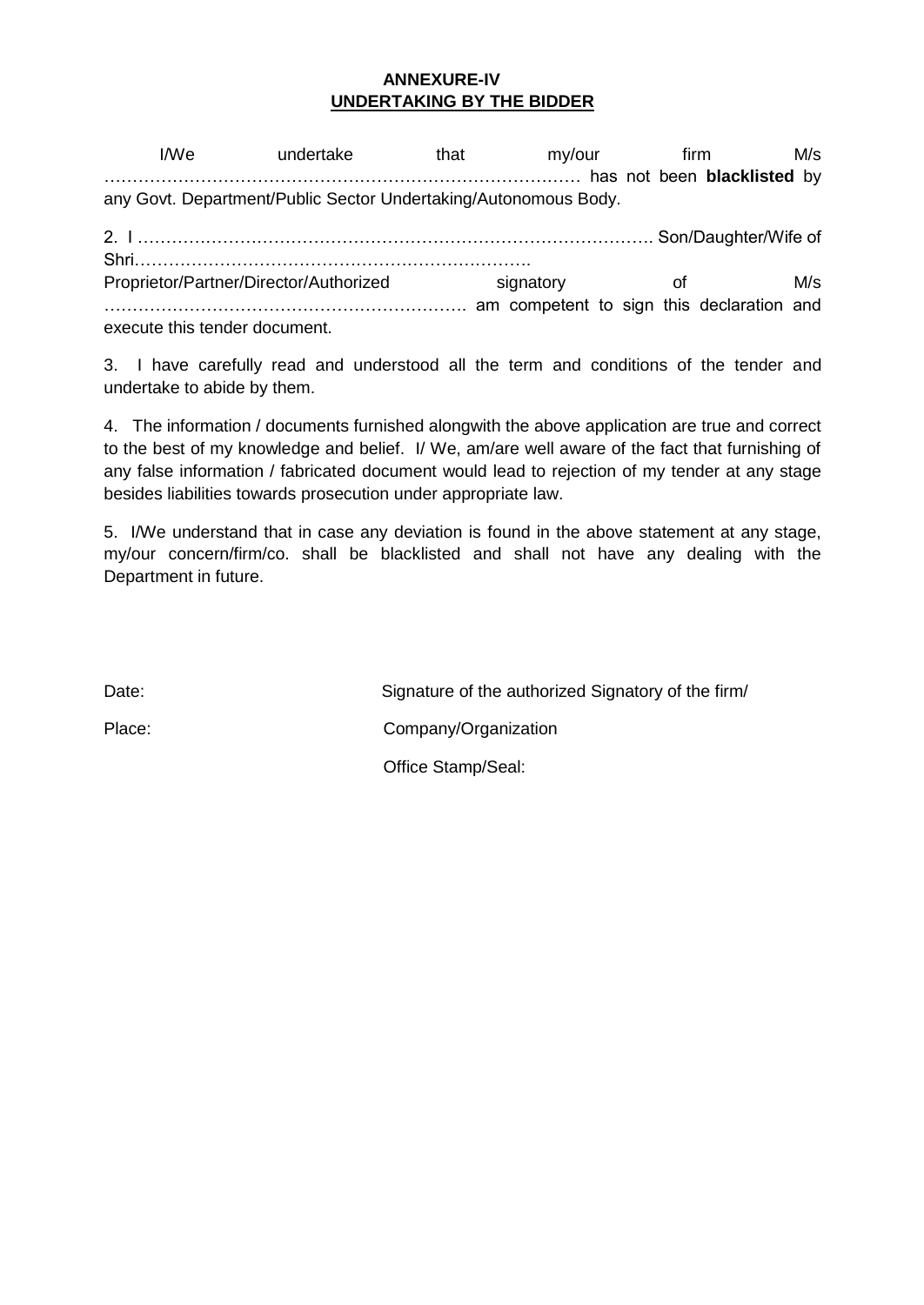### **Annexure-V TENDER ACCEPTANCE LETTER (To be given on Company Letter Head)**

discussion of the contract of the contract of the contract of the contract of the contract of the contract of the contract of the contract of the contract of the contract of the contract of the contract of the contract of

To, The Principal Commissioner, Central Excise, Chennai-I Commissionerate, 26/1, Mahatma Gandhi Road, Nungambakkam, Chennai - 600034

Sub: Acceptance of Terms & Conditions of Tender.

Tender Reference No: \_\_\_\_\_\_\_\_\_\_\_\_\_\_\_\_\_\_\_\_\_\_\_\_

Name of Tender / Work: -

Dear Sir,

 $\overline{\phantom{a}}$ 

\_

|      |     |     | 1. I/ We have downloaded / obtained the tender document(s) for the above mentioned 'Tender/Work' |         |
|------|-----|-----|--------------------------------------------------------------------------------------------------|---------|
| from | the | web | site(s)                                                                                          | namely: |
|      |     |     |                                                                                                  |         |
|      |     |     |                                                                                                  |         |

\_\_\_\_\_\_\_\_\_\_\_\_\_\_\_\_\_\_\_\_\_\_\_\_\_\_\_\_\_\_\_\_\_\_\_\_\_\_\_\_\_\_\_\_\_\_\_\_\_\_\_\_\_\_\_\_\_\_\_\_\_\_\_\_\_\_\_\_\_\_\_\_\_\_\_\_\_\_\_\_\_\_\_

\_\_\_\_\_\_\_\_\_\_\_\_\_\_\_\_\_\_\_\_\_\_\_\_\_\_\_\_\_\_\_\_\_\_\_\_\_\_\_\_\_\_\_\_\_\_\_\_\_\_\_\_\_\_\_\_\_\_\_\_\_\_\_\_\_\_\_\_\_\_\_\_\_\_\_\_\_\_\_\_\_\_\_ \_\_\_\_\_\_\_\_\_\_\_\_\_\_\_\_\_\_\_\_\_\_\_\_\_\_\_\_\_\_\_\_\_\_\_\_\_\_\_\_\_\_\_\_\_\_\_\_\_\_\_\_\_\_\_\_\_\_\_\_\_\_\_\_\_\_\_\_\_\_\_\_\_\_\_\_\_\_\_\_\_\_\_

\_\_\_\_\_\_\_\_\_\_\_\_\_\_\_\_\_\_\_\_\_\_\_\_\_\_\_\_\_\_\_\_\_\_\_\_\_\_\_\_\_\_\_\_\_\_\_\_\_\_\_\_\_\_\_\_\_\_\_\_\_\_\_\_\_\_\_\_\_\_\_\_\_\_\_\_\_\_\_\_\_\_\_

\_\_\_\_\_\_\_\_\_\_\_\_\_\_\_\_\_\_\_\_\_\_\_\_\_\_\_\_\_\_\_\_\_\_\_\_\_\_\_\_\_\_\_\_\_\_\_\_\_\_\_\_\_\_\_\_\_\_\_\_\_\_\_\_\_\_\_\_\_\_\_\_\_\_\_\_\_\_\_\_\_\_\_ \_\_\_\_\_\_\_\_\_\_\_\_\_\_\_\_\_\_\_\_\_\_\_\_\_\_\_\_\_\_\_\_\_\_\_\_\_\_\_\_\_\_\_\_\_\_\_\_\_\_\_\_\_\_\_\_\_\_\_\_\_\_\_\_\_\_\_\_\_\_\_\_\_\_\_\_\_\_\_\_\_

\_ as per your advertisement, given in the above mentioned website(s).

2. I / We hereby certify that I / we have read the entire terms and conditions of the tender documents from Page No. \_\_\_\_\_\_\_ to \_\_\_\_\_\_ (including all documents like annexure(s), schedule(s), etc .,), which form part of the contract agreement and I / we shall abide hereby by the terms / conditions / clauses contained therein.

3. The corrigendum(s) issued from time to time by your department/ organisation too have also been taken into consideration, while submitting this acceptance letter.

4. I / We hereby unconditionally accept the tender conditions of above mentioned tender document(s) / corrigendum(s) in its totality / entirety.

5. I / We do hereby declare that our Firm has not been blacklisted/ debarred by any Govt. Department/Public sector undertaking.

6. I / We certify that all information furnished by the our Firm is true & correct and in the event that the information is found to be incorrect/untrue or found violated, then your department/ organization shall without giving any notice or reason therefore or summarily reject the bid or terminate the contract , without prejudice to any other rights or remedy including the forfeiture of the full said earnest money deposit absolutely.

Yours Faithfully,

(Signature of the Bidder, with Official Seal)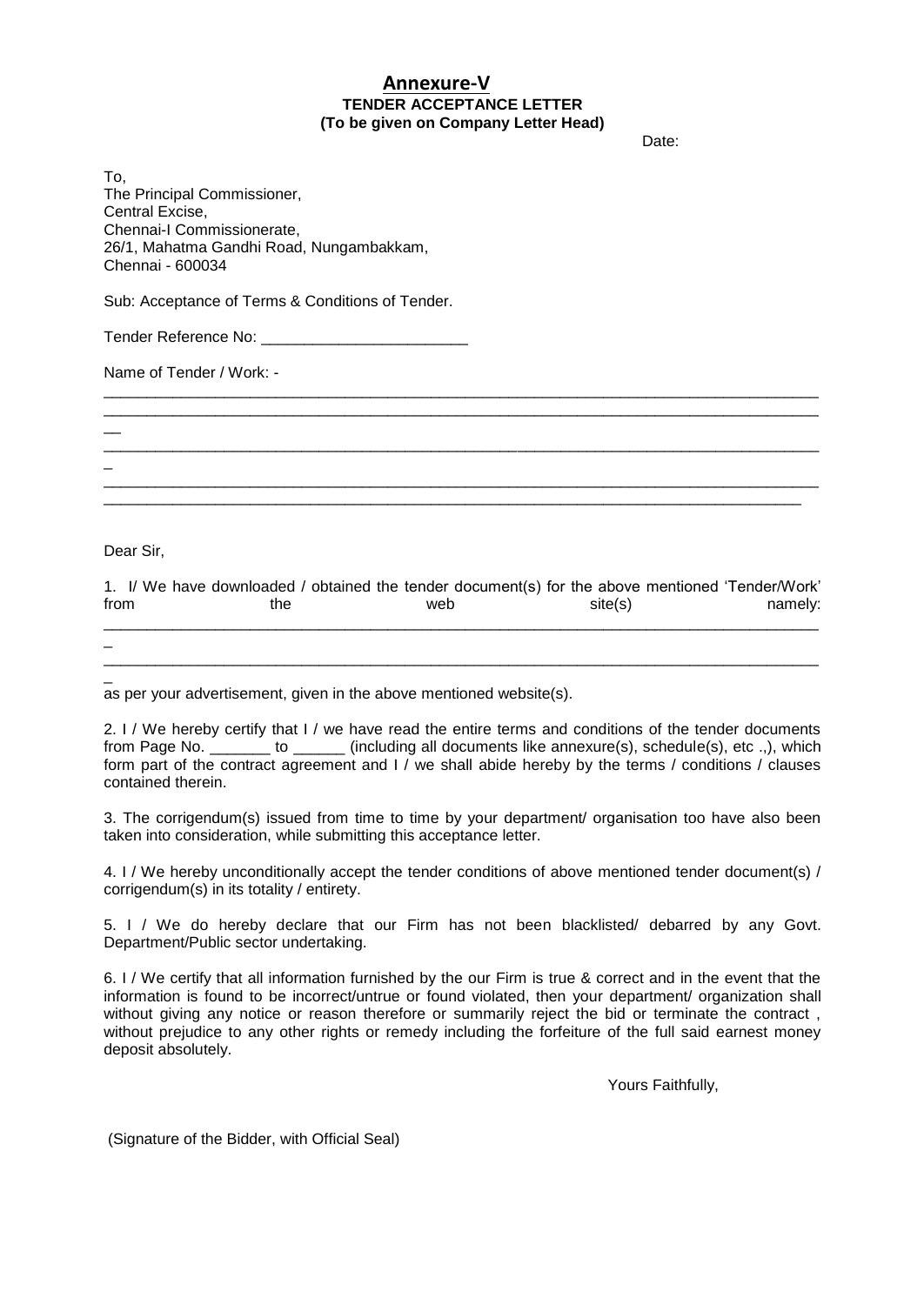# **Annexure-VI**

# **Instructions for Online Bid Submission:**

The bidders are required to submit soft copies of their bids electronically on the CPP Portal, using valid Digital Signature Certificates. The instructions given below are meant to assist the bidders in registering on the CPP Portal, prepare their bids in accordance with the requirements and submitting their bids online on the CPP Portal.

More information useful for submitting online bids on the CPP Portal may be obtained at: <https://eprocure.gov.in/eprocure/app>**.**

# **REGISTRATION**

- 1) Bidders are required to enroll on the e-Procurement module of the Central Public Procurement Portal (URL: [https://eprocure.gov.in/eprocure/app\)](https://eprocure.gov.in/eprocure/app) by clicking on the link "**Online bidder Enrollment**" on the CPP Portal which is free of charge.
- 2) As part of the enrolment process, the bidders will be required to choose a unique username and assign a password for their accounts.
- 3) Bidders are advised to register their valid email address and mobile numbers as part of the registration process. These would be used for any communication from the CPP Portal.
- 4) Upon enrolment, the bidders will be required to register their valid Digital Signature Certificate (Class II or Class III Certificates with signing key usage) issued by any Certifying Authority recognized by CCA India (e.g. Sify / nCode / eMudhra etc.), with their profile.
- 5) Only one valid DSC should be registered by a bidder. Please note that the bidders are responsible to ensure that they do not lend their DSC"s to others which may lead to misuse.
- 6) Bidder then logs in to the site through the secured log-in by entering their user ID / password and the password of the DSC / e-Token.

# **SEARCHING FOR TENDER DOCUMENTS**

- 1) There are various search options built in the CPP Portal, to facilitate bidders to search active tenders by several parameters. These parameters could include Tender ID, Organization Name, Location, Date, Value, etc. There is also an option of advanced search for tenders, wherein the bidders may combine a number of search parameters such as Organization Name, Form of Contract, Location, Date, Other keywords etc. to search for a tender published on the CPP Portal.
- 2) Once the bidders have selected the tenders they are interested in, they may download the required documents / tender schedules. These tenders can be moved to the respective "My Tenders" folder. This would enable the CPP Portal to intimate the bidders through SMS / e-mail in case there is any corrigendum issued to the tender document.
- 3) The bidder should make a note of the unique Tender ID assigned to each tender, in case they want to obtain any clarification / help from the Helpdesk.

# **PREPARATION OF BIDS**

- 1) Bidder should take into account any corrigendum published on the tender document before submitting their bids.
- 2) Please go through the tender advertisement and the tender document carefully to understand the documents required to be submitted as part of the bid. Please note the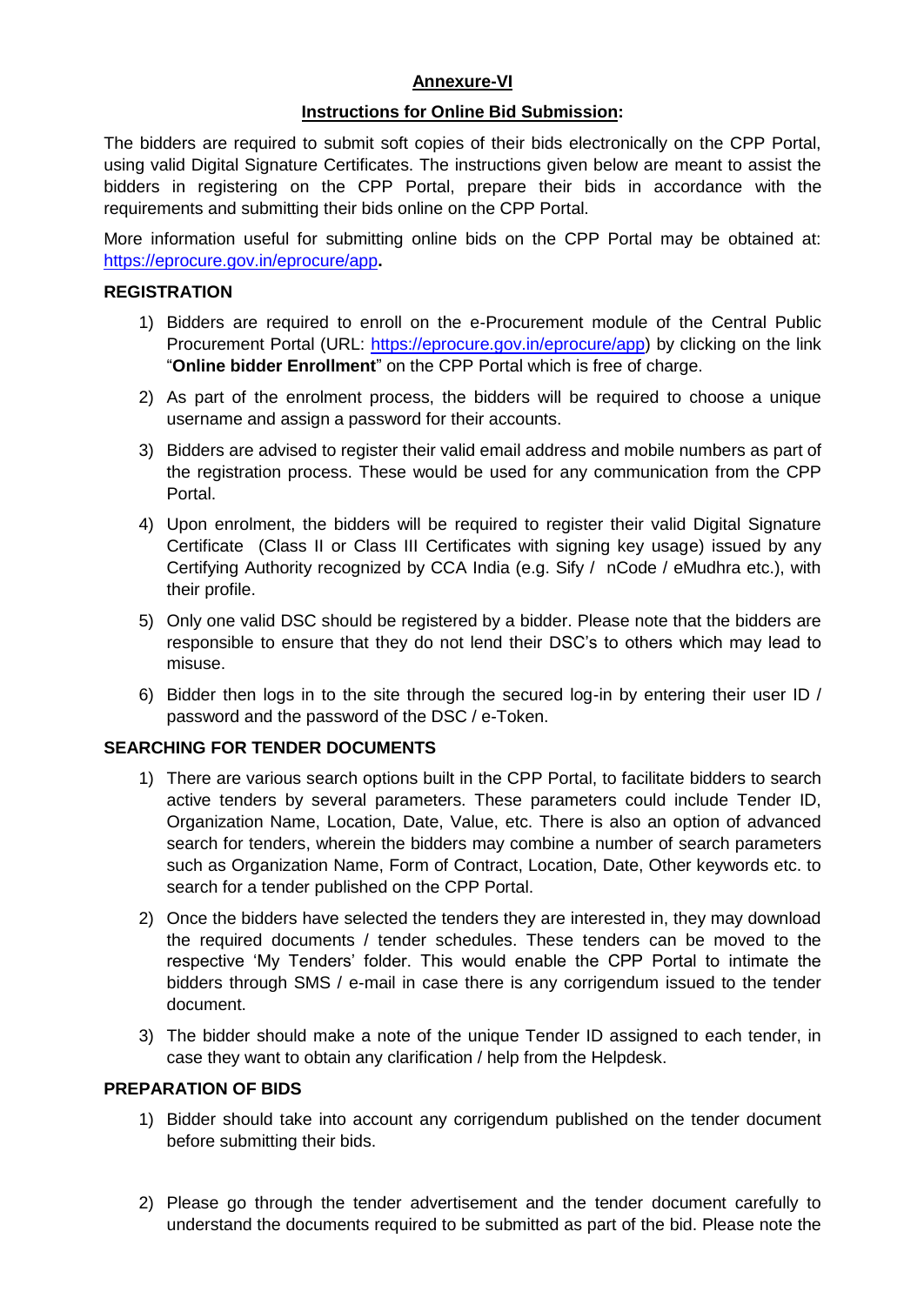number of covers in which the bid documents have to be submitted, the number of documents - including the names and content of each of the document that need to be submitted. Any deviations from these may lead to rejection of the bid.

- 3) Bidder, in advance, should get ready the bid documents to be submitted as indicated in the tender document / schedule and generally, they can be in PDF / XLS / RAR / DWF/JPG formats. Bid documents may be scanned with 100 dpi with black and white option which helps in reducing size of the scanned document.
- 4) To avoid the time and effort required in uploading the same set of standard documents which are required to be submitted as a part of every bid, a provision of uploading such standard documents (e.g. PAN card copy, annual reports, auditor certificates etc.) has been provided to the bidders. Bidders can use "My Space" or "Other Important Documents" area available to them to upload such documents. These documents may be directly submitted from the "My Space" area while submitting a bid, and need not be uploaded again and again. This will lead to a reduction in the time required for bid submission process.

### **SUBMISSION OF BIDS**

- 1) Bidder should log into the site well in advance for bid submission so that they can upload the bid in time i.e. on or before the bid submission time. Bidder will be responsible for any delay due to other issues.
- 2) The bidder has to digitally sign and upload the required bid documents one by one as indicated in the tender document.
- 3) Bidder has to select the payment option as "offline" to pay the tender fee / EMD as applicable and enter details of the instrument.
- 4) Bidder should prepare the EMD as per the instructions specified in the tender document. The original should be posted/couriered/given in person to the concerned official, latest by the last date of bid submission or as specified in the tender documents. The details of the DD/any other accepted instrument, physically sent, should tally with the details available in the scanned copy and the data entered during bid submission time. Otherwise the uploaded bid will be rejected.
- 5) Bidders are requested to note that they should necessarily submit their financial bids in the format provided and no other format is acceptable. If the price bid has been given as a standard BoQ format with the tender document, then the same is to be downloaded and to be filled by all the bidders. Bidders are required to download the BoQ file, open it and complete the coloured (unprotected) cells with their respective financial quotes and other details (such as name of the bidder). No other cells should be changed. Once the details have been completed, the bidder should save it and submit it online, without changing the filename. If the BoQ file is found to be modified by the bidder, the bid will be rejected.
- 6) The server time (which is displayed on the bidders" dashboard) will be considered as the standard time for referencing the deadlines for submission of the bids by the bidders, opening of bids etc. The bidders should follow this time during bid submission.
- 7) All the documents being submitted by the bidders would be encrypted using PKI encryption techniques to ensure the secrecy of the data. The data entered cannot be viewed by unauthorized persons until the time of bid opening. The confidentiality of the bids is maintained using the secured Socket Layer 128 bit encryption technology. Data storage encryption of sensitive fields is done. Any bid document that is uploaded to the server is subjected to symmetric encryption using a system generated symmetric key. Further this key is subjected to asymmetric encryption using buyers/bid opener"s public keys. Overall, the uploaded tender documents become readable only after the tender opening by the authorized bid openers.